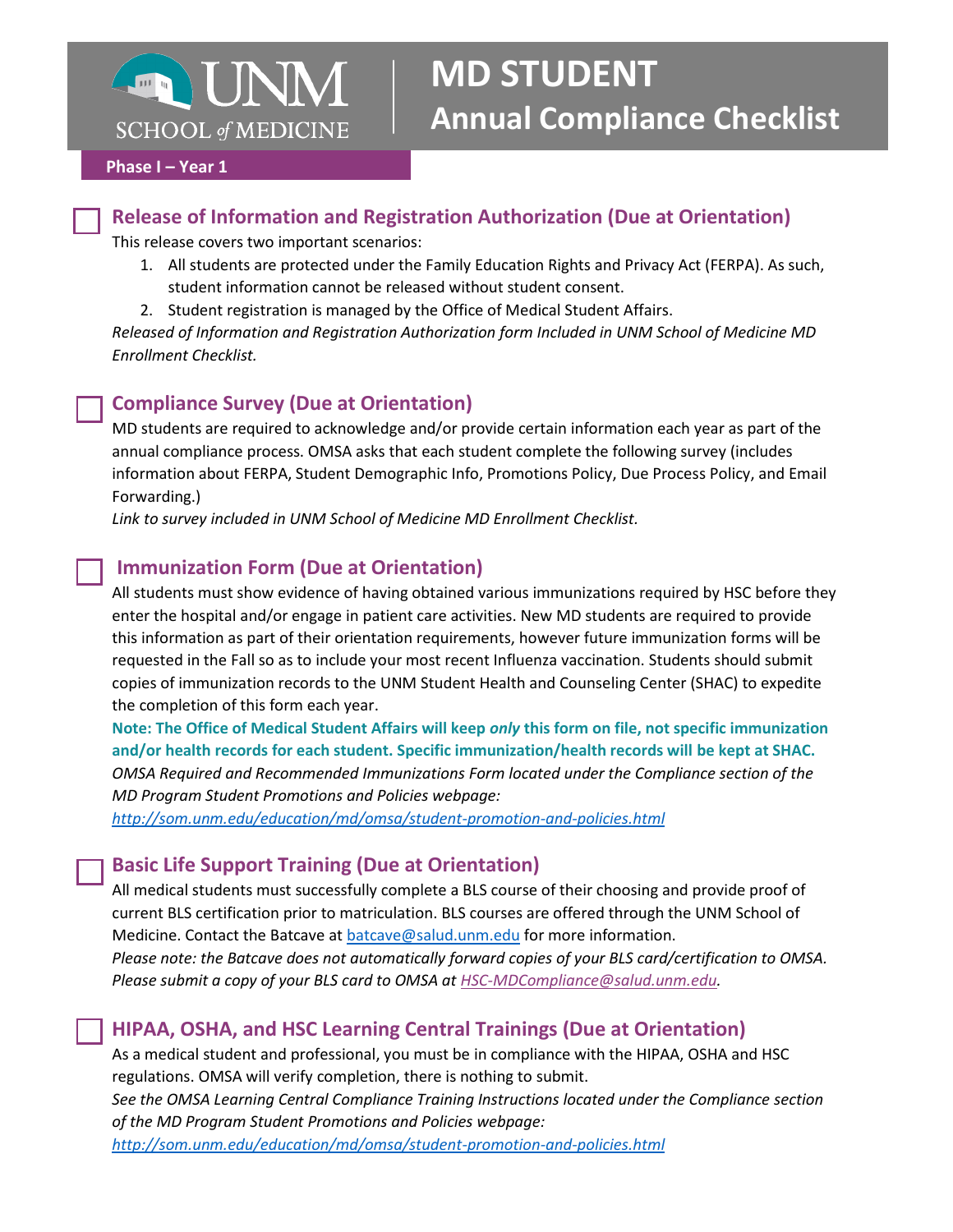#### **Phase I – Year 1 Continued…**

#### **VA Credentialing (Due at Orientation)**

All MD students are required to complete VA Credentialing in preparation for clinical rotations (many of which occur at a VA Hospital or Clinic). Due to the length of the credentialing process, students must complete their VA Credentialing paperwork upon matriculation to avoid potential delays once clinical rotations begin. Once the New Mexico VA Health Care System Human Resources department has received your paperwork and initiated your profile, you will receive an email with detailed instructions on how to complete the eQIP (a web-based investigative questionnaire) and the VA will take over correspondence regarding your credentialing process.

*Point of Contact Information form, Declaration for Federal Employment form, and the Application for Federal Employment form included in UNM School of Medicine MD Enrollment Checklist. \*Once you receive your VA appointment letter, please provide a copy to OMSA.*

#### **Updated Immunization Form with Flu Vaccine (Due December 2nd)**

The UNM Health Science Center will provide several free Influenza Vaccination Clinics in the Fall. Clinic dates and locations will be provided to students via email once they are finalized, along with instructions on completing a new Immunization form to include the Influenza Vaccine.

*OMSA Required and Recommended Immunizations Form located under the Compliance section of the MD Program Student Promotions and Policies webpage:* 

*http://som.unm.edu/education/md/omsa/student-promotion-and-policies.html* 

#### **10-Panel Drug Screen (Due December 2nd)**

Patient safety priorities have led many clinical facilities to require urine drug testing of health care providers. Clinical facilities that serve as education and training sites for students (including UNMH) are no exception.

**Please complete a 10-Panel drug screen with SHAC.** The SHAC Lab takes walk-ins during normal business hours (Mon-Thurs 8:00am – 5:30pm, Fri 8:00am – 5:00pm). There is a \$30 charge for the screen payable by cash, card, or billed to your bursar's account. Once the drug screen is complete, SHAC will upload an Urine Drug Screen Clearance form to your SHAC Health Portal. Submit the clearance form to OMSA via fax, email, or in person. Photos of the form will not be accepted.

\*A student's test is not considered positive until a SHAC medical provider determines that the results are not due to legally prescribed prescription medications and the student has been offered the opportunity to have the original sample retested at the student's expense. If the confirmation test is positive for a controlled (Schedules II-V) or an illicit substance, the medical student will be directed to the Associate Dean of Students for further assessment and management.

#### **Department of Health (DOH) Background Check (Due December 2nd)**

Per the New Mexico Department of Health Caregivers Criminal History Screening requirements (NMAC 7.1.9), all MD students must complete a background check with fingerprints before any patient contact is applied in a patient care facility.

OMSA will provide students with a DOH release form and instructions on obtaining background check. The current cost (subject to change) is \$73.30 and OMSA will cover the cost if student completes fingerprinting within 10 days.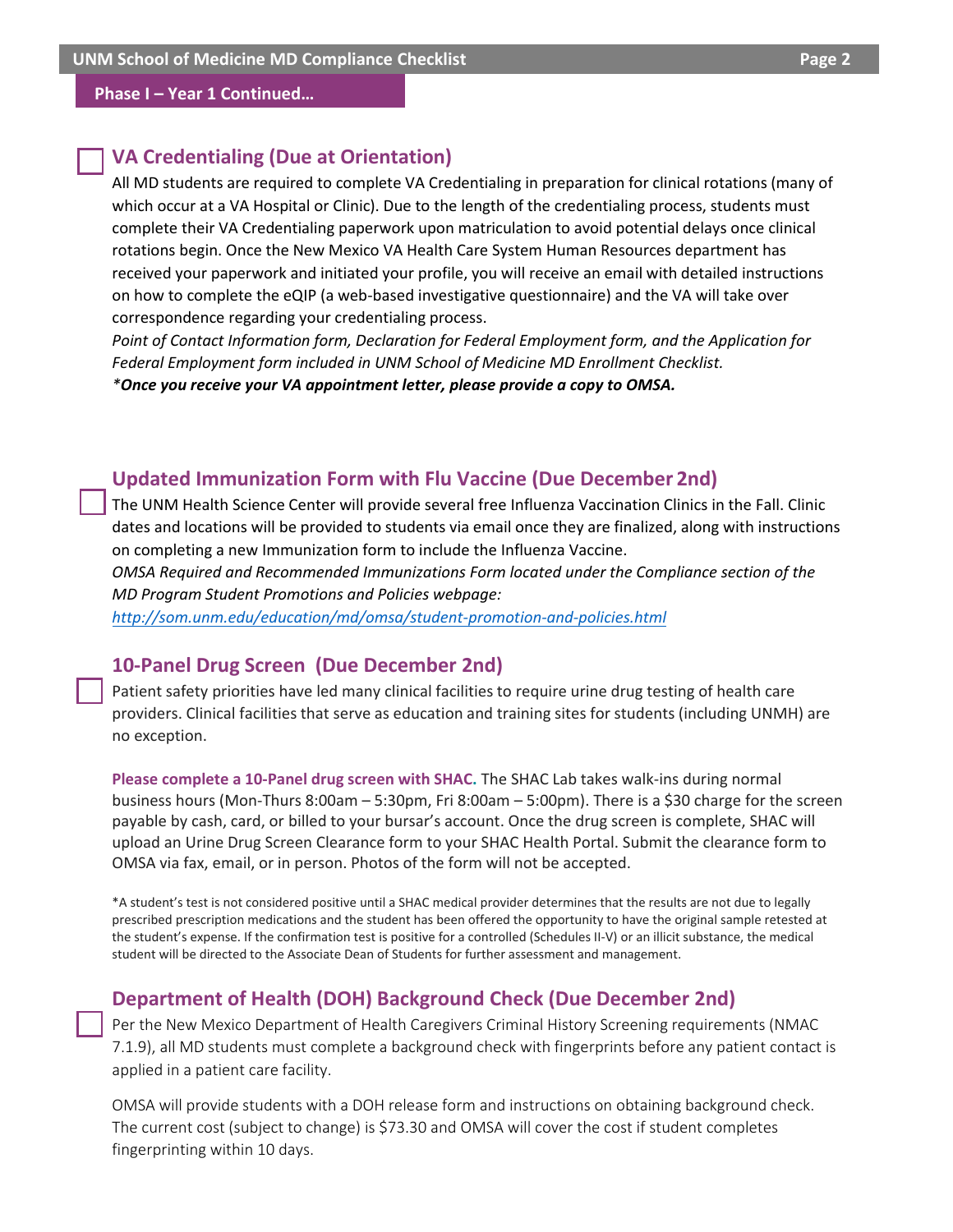**Phase I – Year 2, Phase II, Phase III** 

## **Immunization Form (Due December 2nd)**

All students must show evidence of having obtained various immunizations required by HSC before they enter the hospital and/or engage in patient care activities. The UNM Health Science Center will provide several free Influenza Vaccination Clinics in the Fall. Clinic dates and locations will be provided to students via email once they are finalized.

**Note: The Office of Medical Student Affairs will keep** *only* **this form on file, not specific immunization and/or health records for each student. Immunization and health files should only be kept at SHAC.**  *OMSA Required and Recommended Immunizations Form is located under the Compliance section of the MD Program Student Promotions and Policies webpage:* 

*http://som.unm.edu/education/md/omsa/student-promotion-and-policies.html* 

## **HIPAA, OSHA, and HSC Learning Central Trainings (Due December 2nd)**

As a medical student and professional, you must be in compliance with the HIPAA, OSHA and HSC regulations. OMSA will verify completion, there is nothing to submit. *See the OMSA Learning Central Compliance Training Instructions located under the Compliance section of the MD Program Student Promotions and Policies webpage: <http://som.unm.edu/education/md/omsa/student-promotion-and-policies.html>* 

## **10-Panel Drug Screen (Due December 2nd)**

Patient safety priorities have led many clinical facilities to require urine drug testing of health care providers. Clinical facilities that serve as education and training sites for students (including UNMH) are no exception.

**[Please complete a 10-Panel drug screen with SHAC.](http://som.unm.edu/education/md/omsa/student-promotion-and-policies.html)** The SHAC Lab takes walk-ins during normal business hours (Mon-Thurs 8:00am – 5:30pm, Fri 8:00am – 5:00pm). There is a \$30 charge for the screen payable by cash, card, or billed to your bursar's account. Once the drug screen is complete, SHAC will upload an Urine Drug Screen Clearance form to your SHAC Health Portal. Submit the clearance form to OMSA via fax, email, or in person. Photos of the form will not be accepted.

\*A student's test is not considered positive until a SHAC medical provider determines that the results are not due to legally prescribed prescription medications and the student has been offered the opportunity to have the original sample retested at the student's expense. If the confirmation test is positive for a controlled (Schedules II-V) or an illicit substance, the medical student will be directed to the Associate Dean of Students for further assessment and management.